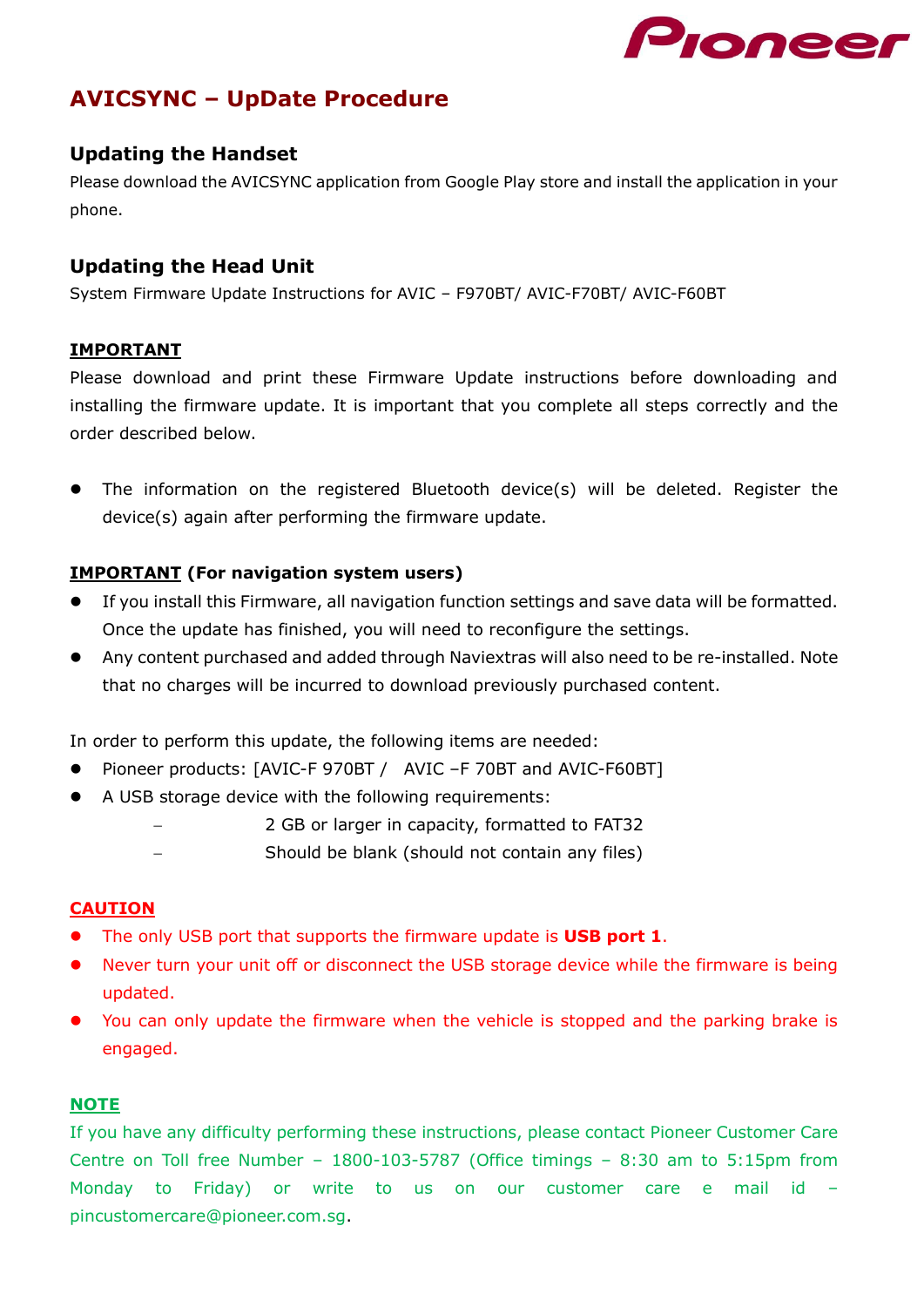

### **Checking the firmware version**

Check whether the firmware of your unit needs to be updated by checking the version number of the firmware.

#### **Procedure:**

- 1. Press the HOME button to display the Top menu screen.
- 2. Touch the following keys in the following order.



The "System" screen appears.

3. Scroll down the list.



4. Touch [System Information].



5. Touch [Firmware Information].



6. After the "Firmware Information" screen appears, check the firmware version number.

### **Downloading the firmware update files from Pioneer's website**

Once upgraded to this version, it is not possible to downgrade to a lower version.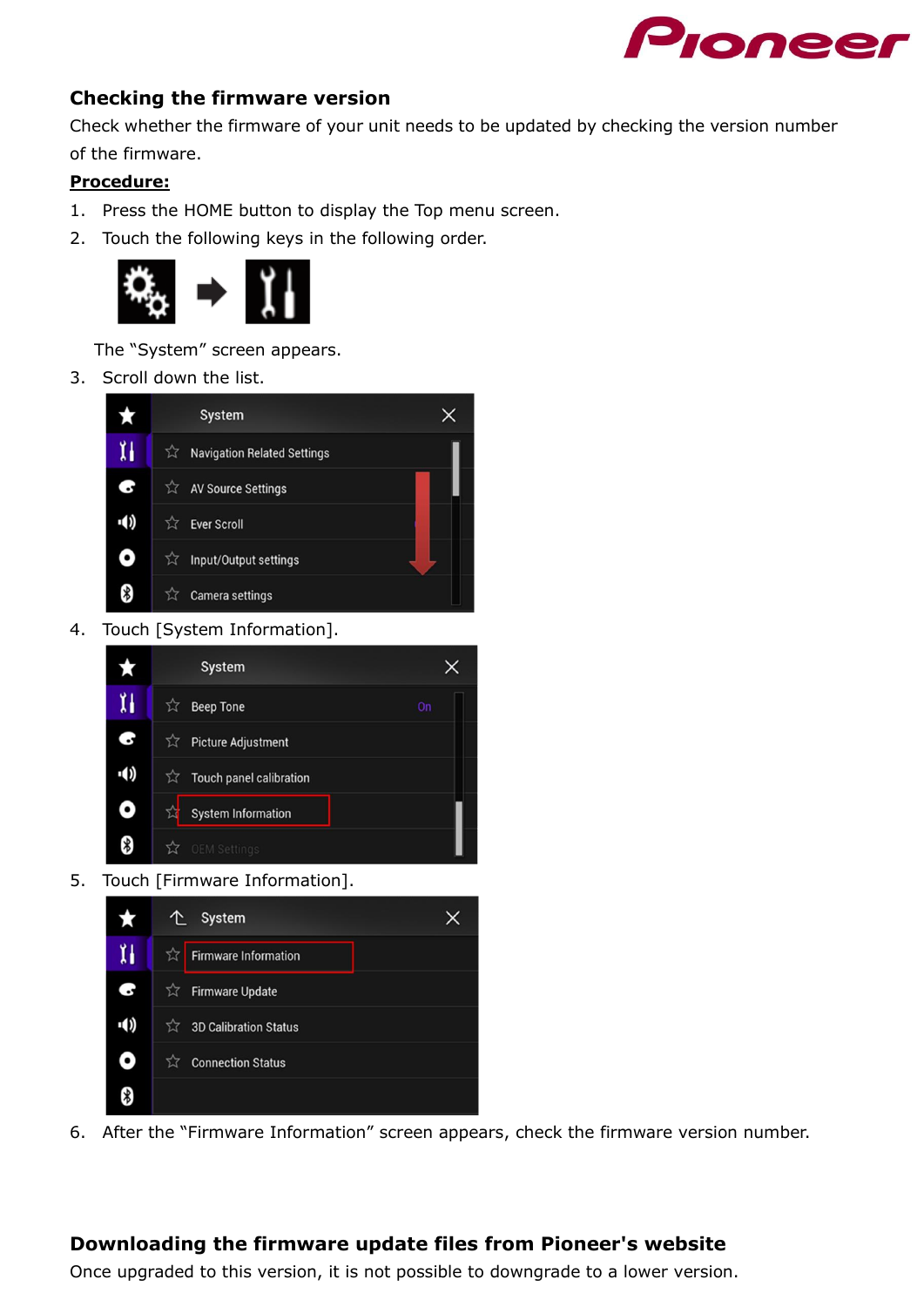

- 1. Download the file required file from Pioneer India Website.
- 2. Double click the downloaded ZIP file to open it.
- 3. Extract the folder "AVIC5000NEX" to a folder on your computer.

## **Updating the firmware on your Unit**

### **IMPORTANT**

- DO NOT perform any further steps of this firmware update if the model number is anything other than your unit.
	- $\triangleright$  Check the model number of your system to confirm that you are using a unit.
	- $\triangleright$  Find the model number of your unit at the lower or upper right corner of the face panel.
- Disconnect any mobile devices that are currently connected to your unit.
- Ensure that the update file is located within the root (top) folder of your USB storage device. There should be no other files within the USB storage device.
- While your unit is being updated, DO NOT turn off the system's power and DO NOT touch the unit's touch panel screen as this may result in severe damage to your unit.
- DO NOT remove the USB storage device during the firmware update process.
- Performing the firmware update will restore all settings to their default values.

#### **Procedure:**

- 1. Connect a blank (formatted) USB storage device to your computer, and then locate the correct update file and copy it onto the USB storage device.
- 2. Connect the USB storage device to the **USB port 1**.
- 3. Set the audio source to "OFF" on your unit.
- 4. Press the HOME button to display the Top menu screen.
- 5. Touch the following keys in the following order.



The "System" screen appears.

6. Scroll down the list.

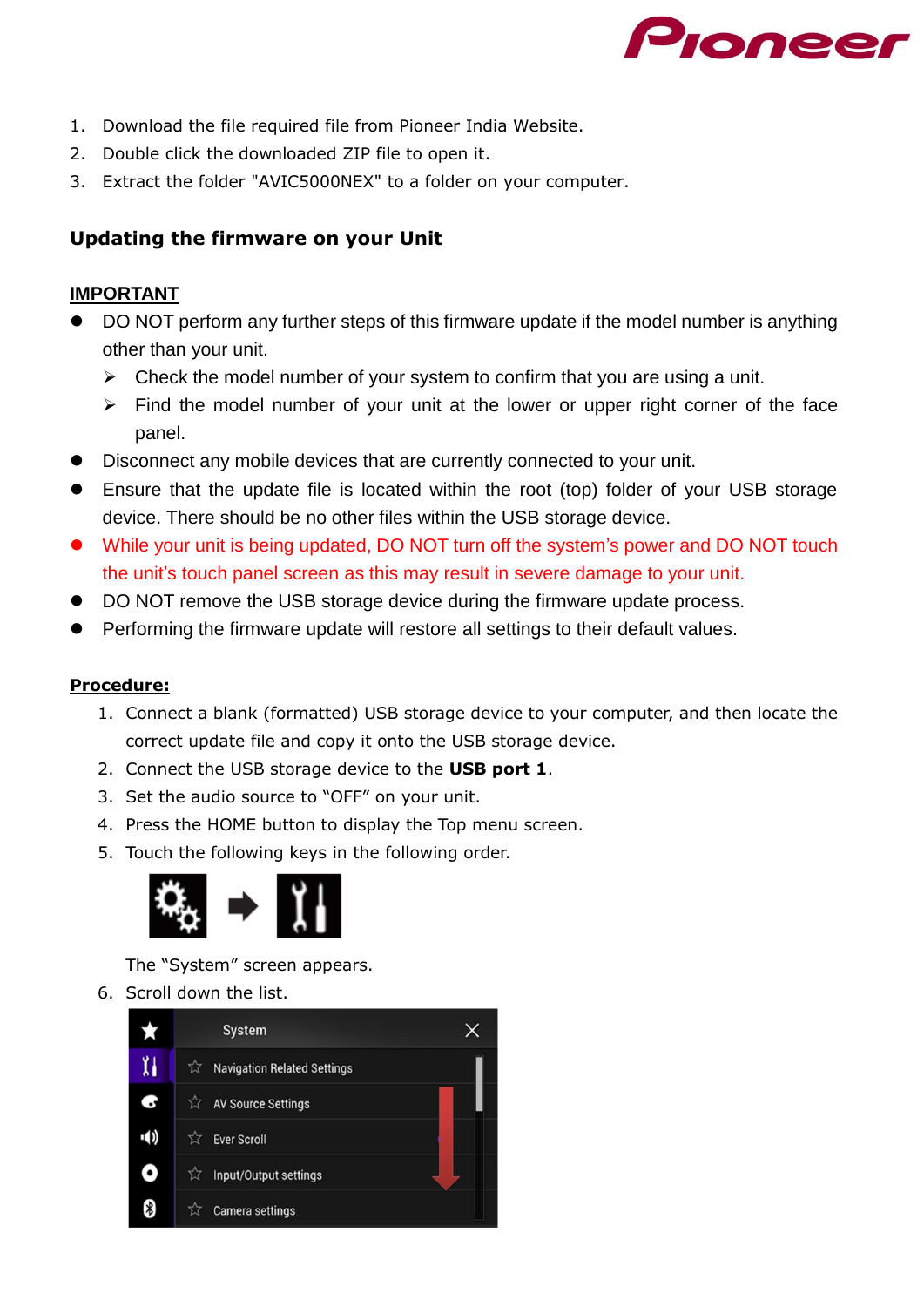

7. Touch [System Information].



8. Touch [Firmware Update].



The "Firmware Update" screen appears.

9. Touch [Continue] to display the data transfer mode.



Wait for completion of processing of file check.



10.Touch [Start].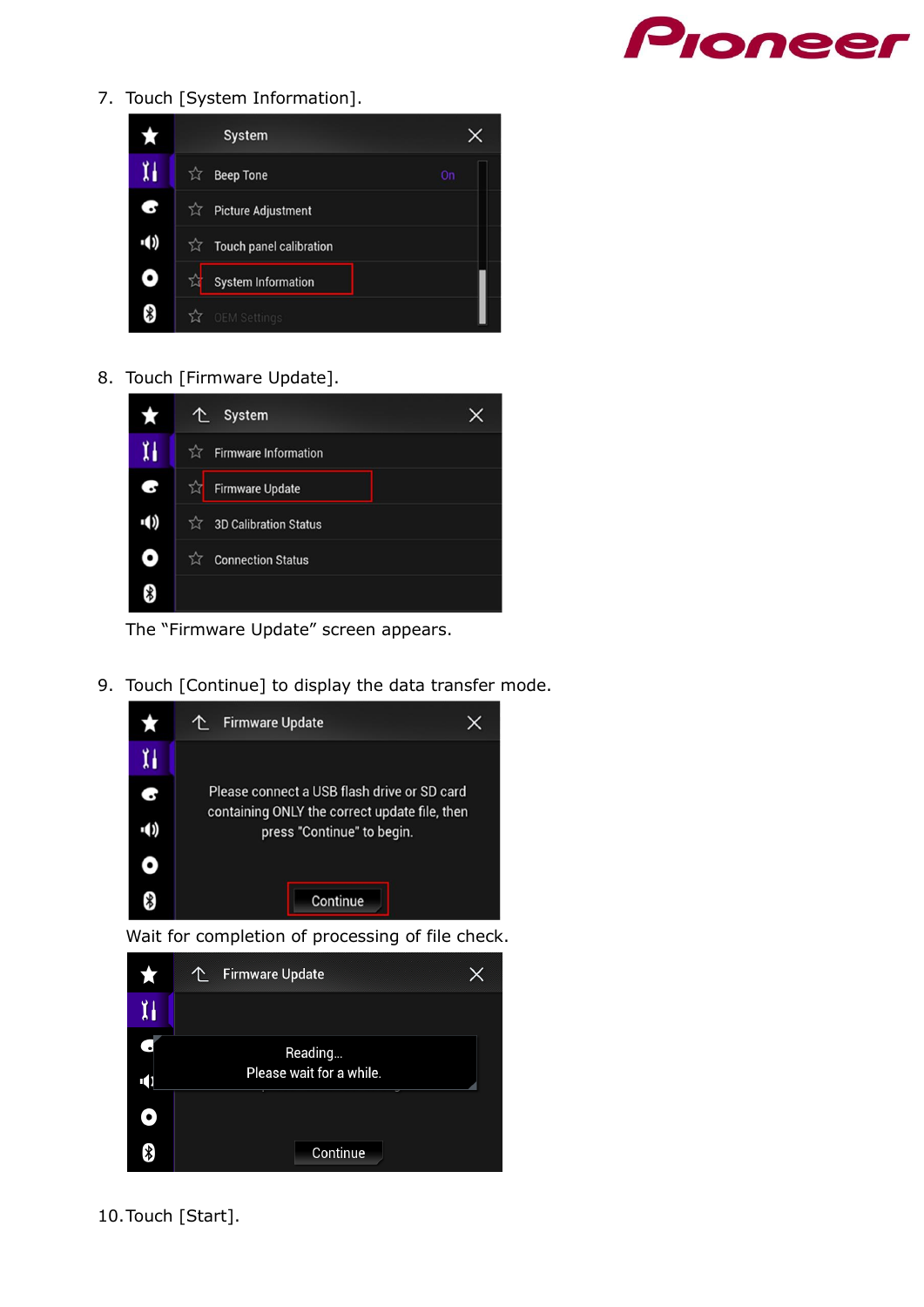



#### Progress status is shown.



11.Wait until the update process is complete.

Once the firmware update process is complete, the unit will display the "Update Complete" screen.



- 12.Press the HOME button.
- 13.Remove the SD memory card or USB storage device.
- 14.The firmware update is complete.

#### **Check if the firmware has been updated**

Perform the same procedure for "Displaying the firmware version" to check if the firmware has been updated.

#### **Procedure:**

- 1. Press the HOME button to display the Top menu screen.
- 2. Touch the following keys in the following order.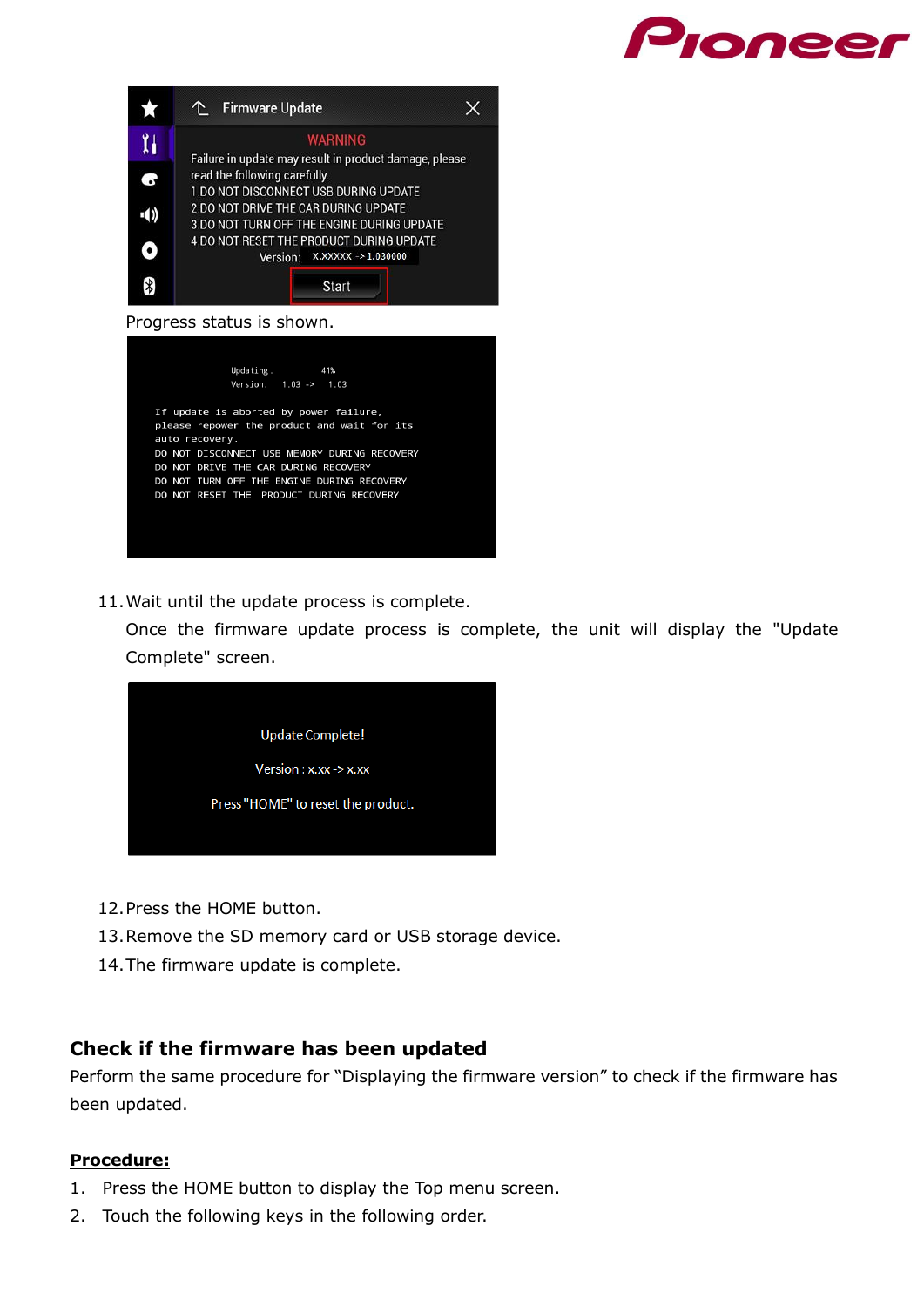



The "System" screen appears.

3. Scroll down the list.



4. Touch [System Information].



5. Touch [Firmware Information].



6. After the "Firmware Information" screen appears, check the firmware version number.

### **Updating Bluetooth software**

□Make sure the source is changed to the "off" source, and the Bluetooth connection is disconnected before the process starts.

 $\square$ This setting is available only when you stop your vehicle in a safe place and apply the parking brake.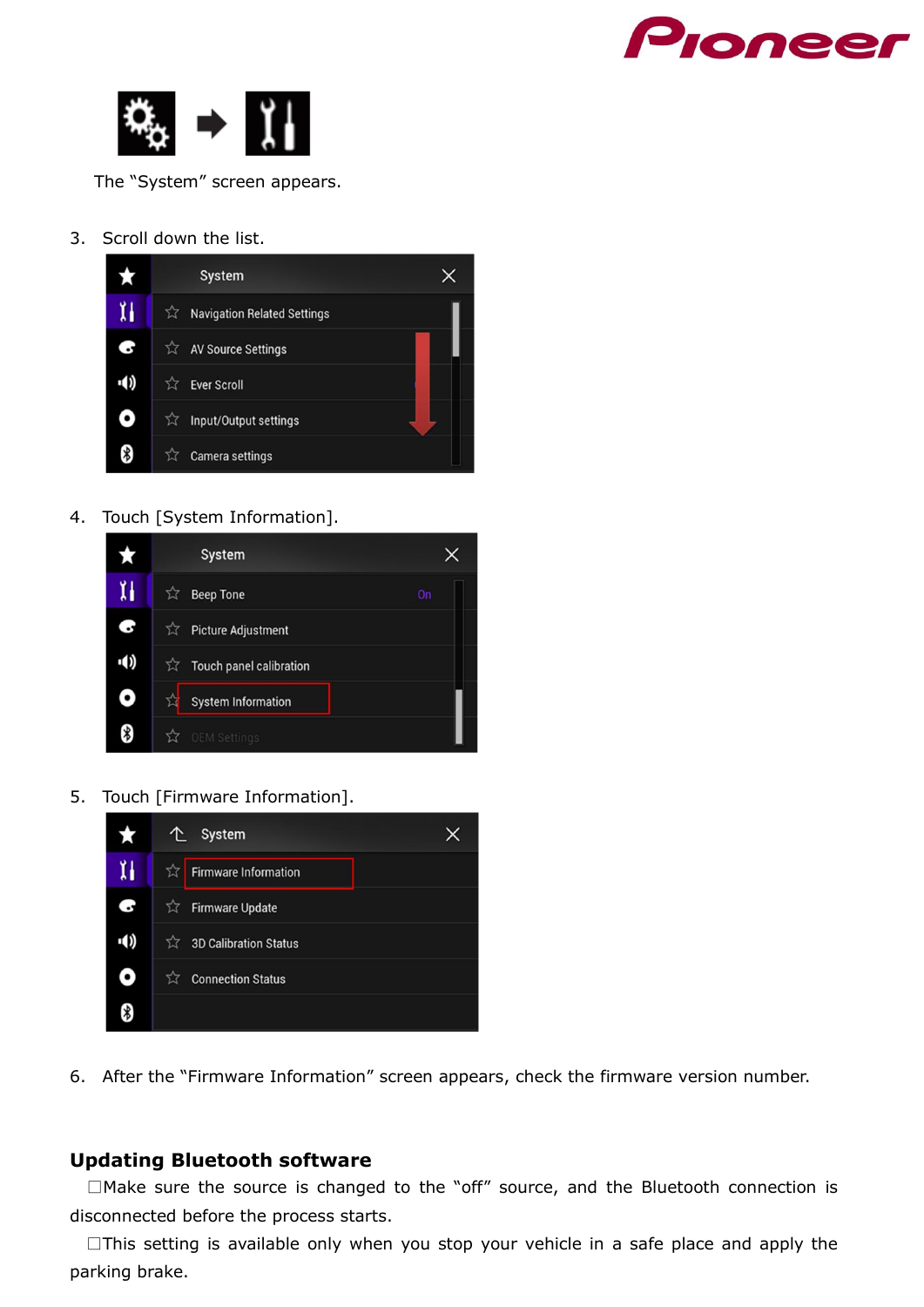

### **CAUTION**

Never turn this product off while the software is being updated.

- 1. Press the HOME button to display the Top menu screen.
- 2. Touch the following keys in the following order.



The "Bluetooth" screen appears.

#### 3. Touch [BT Software Update].



4. Touch [Start].



The data transfer screen is displayed.

□Follow the on-screen instructions to finish updating the Bluetooth software.

### **Displaying the Bluetooth software version**

If this product fails to operate properly, you may need to consult your dealer for repair. In such cases, you may be asked to specify the software version. Perform the following

procedure to check the version on this unit.

- 1. Press the HOME button to display the Top menu screen.
- 2. Touch the following keys in the following order.



The "Bluetooth" screen appears.